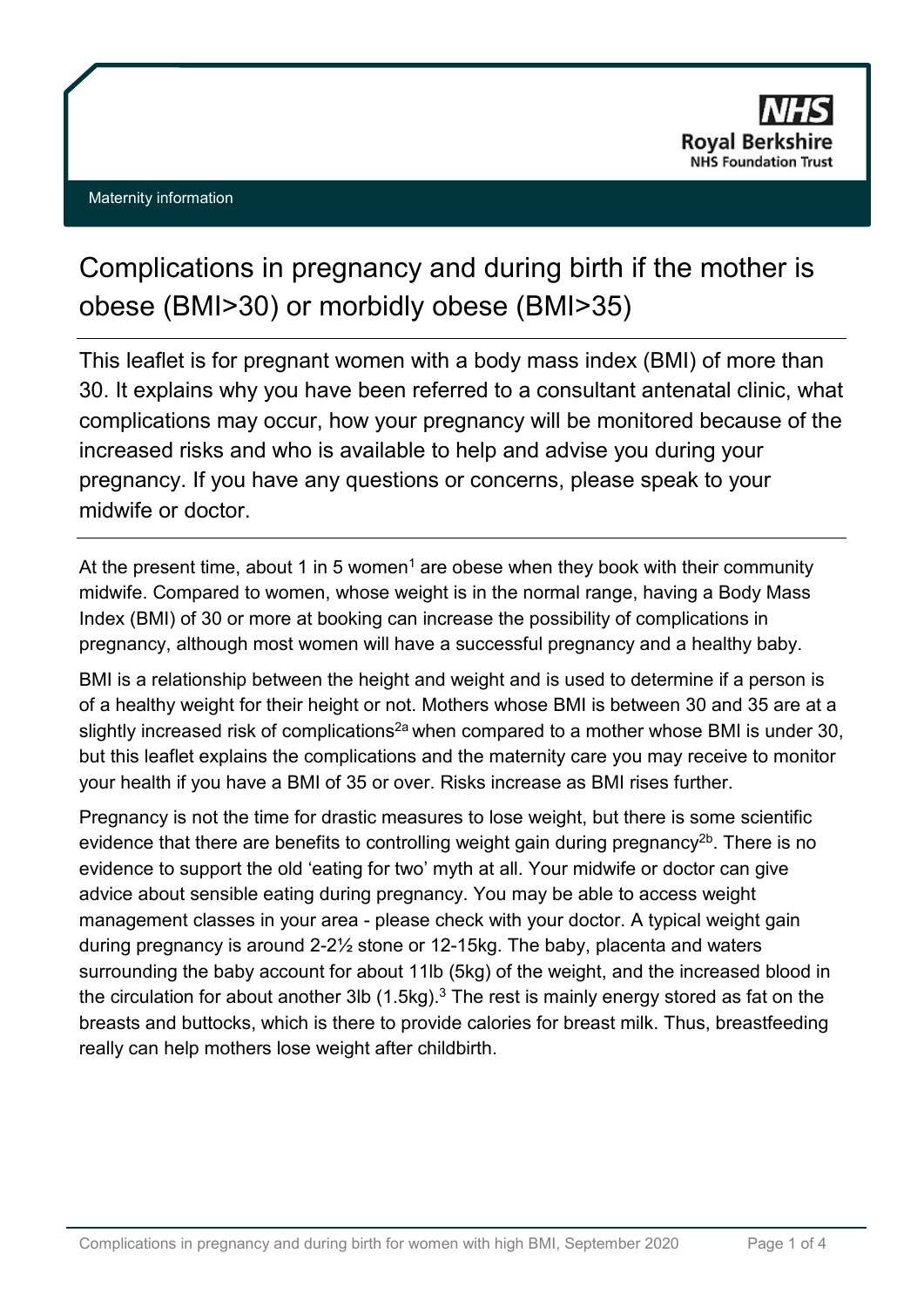### What are the risks for obese/morbidly obese mothers?

The complications<sup>2c</sup> seen in larger mothers, compared to those with a normal weight are:

| High blood pressure including pre-eclampsia<br>(a serious, life-threatening, multisystem<br>disease affecting the mother and fetus) | About twice as common, affecting up to 1 in 5<br>mothers.                               |
|-------------------------------------------------------------------------------------------------------------------------------------|-----------------------------------------------------------------------------------------|
| <b>Diabetes</b>                                                                                                                     | 5-6 times more common, affecting 5 in every<br>hundred.                                 |
| Clots in the legs or lungs (Deep Vein<br><b>Thrombosis or Pulmonary Embolism</b><br>DVT/PE)                                         | Increased to 2-5 times the risk of a woman<br>with a normal body mass index.            |
| Caesarean section delivery                                                                                                          | Twice as likely, affecting about 6 out of ten.                                          |
| Wound infections after Caesarean section                                                                                            | About twice more likely, affecting 1 in 15<br>obese mothers.                            |
| Prolonged hospital stays                                                                                                            | Up to 4 times more days.                                                                |
| Big babies (over 10lbs or 4.5kg)                                                                                                    | Twice as likely, 1 in 50.                                                               |
| Obese children                                                                                                                      | 3 times more likely to be overweight at age 7<br>than a child of normal weight parents. |
| Stillbirth or neonatal (newborn) death                                                                                              | Up to 4 times more likely (4 per thousand<br>compared to 1 per thousand).               |

#### Your care during pregnancy

If your BMI is between 30 and 35, your maternity care will be co-ordinated by your community midwife. She will examine you for problems such as high blood pressure and large babies. If she has any concerns about you or your baby's health, she will send you for an appointment to see an obstetrician (doctor specialising in pregnancy and childbirth).

If your BMI is 35 or greater, your midwife will arrange a routine appointment at the hospital. This will enable you to access scans in later pregnancy to check the baby's size or presentation (whether the baby is head first or breech) and be screened for diabetes. This is done by means of a timed blood test, taken two hours after eating a specially designed breakfast menu. We will give you an information sheet with all the food options on it, and explain in detail how to plan your breakfast and then get the blood test taken.

If your BMI is above 35, and you are delivered by Caesarean section, we will use a special dressing to cover the wound for 7 days. This is called a PICO dressing and is found to reduce wound infections in women with a higher BMI. Further information will be given as required, if you have any questions then please ask your midwife.

We routinely offer mothers with a BMI >40 at booking an appointment to see a consultant anaesthetist during pregnancy to discuss pain relief for birth and have a personalised care plan made.

Mothers whose BMI is above 50 needs to have particular specialist equipment available during their admissions to hospital. This includes beds, hover mattresses etc. There are specific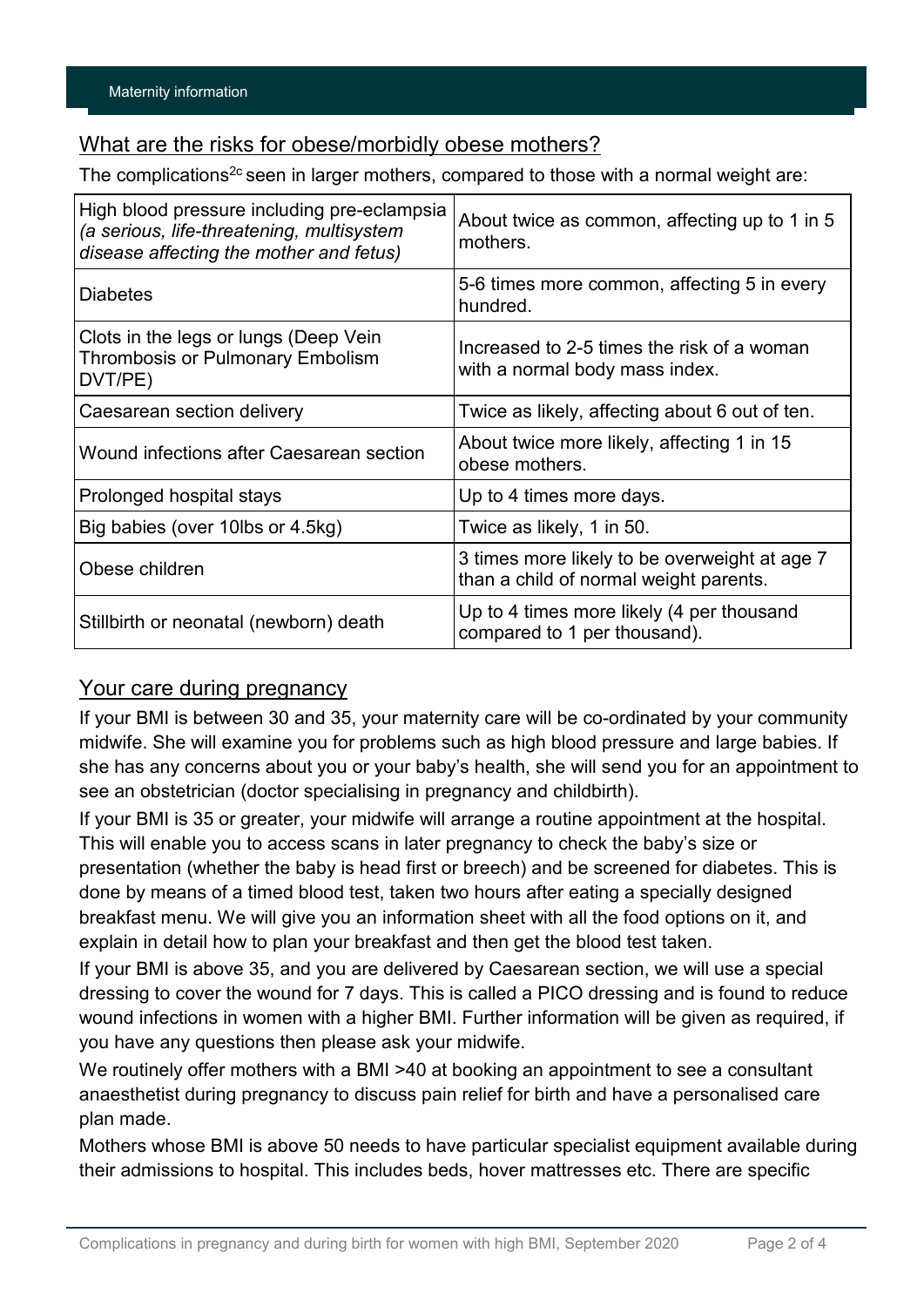anaesthetic concerns which need to be discussed and planned for. More information can be found on the information sheet '*Why do I need to see an anaesthetist during my pregnancy?'*

#### Where to give birth

If you have had a spontaneous vaginal birth before, without any complications, and your booking BMI was less than 40, you may be able to opt for a birth in the Midwifery Led Unit. Mothers whose previous births have been less straightforward, or whose BMI was 40 or greater at booking are more likely to require some level of medical assistance with their labours or deliveries, such as having an epidural, delivery by forceps, ventouse or by Caesarean section, and the Delivery Suite is where these procedures are carried out. There are a number of pieces of equipment, such as chairs, beds and lifting devices specifically designed for use by mothers with a BMI of more than 35 at their booking appointment. Many of these are only available on the main Delivery Suite, and postnatal ward, not in the Midwifery Led Birthing Unit.

#### Postnatal care

The increased risk of a DVT (see table above) means that after the birth of your baby you will be prescribed daily injections of heparin for 3-5 days (see guideline *Postnatal prophylaxis against thromboembolism)*, but these will not delay your discharge home if everything else is going normally.

As studies<sup>4</sup> have shown that obese mothers are more likely to have obese children by the age of four years, your GP, midwife or health visitor should be able to give more advice about healthy eating for the whole family.

#### References:

- 1. Patient databases, Royal Berkshire Hospital Maternity unit.
- 2. CMACE/RCOG Joint Guideline: Management of Women with Obesity in Pregnancy, March 2010,
	- (a) page 4, section 4.1
	- (b) page 6
	- (c) appendix 3
- 3. <http://www.babycentre.co.uk/pregnancy/antenatalhealth/physicalhealth/weightgain/> and also in most undergraduate textbooks for doctors and midwives
- 4. Oken E. [Obstet Gynecol Clin North Am.](http://www.ncbi.nlm.nih.gov/pubmed/19501319##) 2009 Jun;36(2):361-77, ix-x